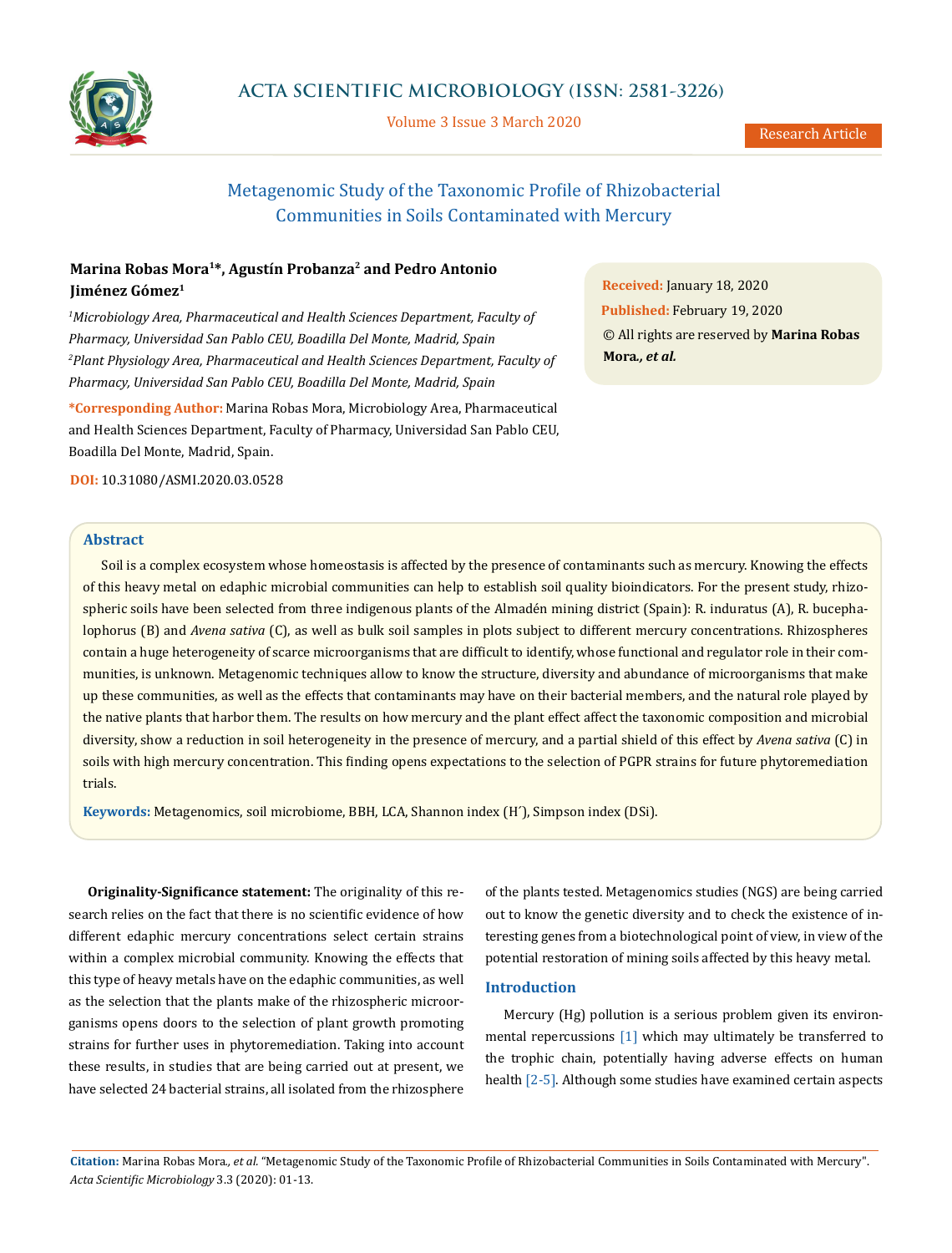regarding biological taxonomic diversity in areas exposed to this contaminant to date, studies have yet to analyze overall taxonomic heterogeneity of such ecosystems as a good method to understand the factors that regulate the organization of the microbial communities. Gaining further knowledge regarding the microbial heterogeneity, will help in the discovery of underlying ecological processes [6].

In order to understand the hierarchy and composition of the microbial communities, it is 69 essential to explain the driving forces behind the selection of abundant and minority microorganisms, especially when the systems receive selective pressure from a contaminant [7].

Nevertheless, microorganisms live as part of complex microbioms. Thus, the main objective of microbial ecology is to understand the structure and function of these communities, as well as the interactions between microorganisms and their environment in diverse niches. The difficulty in cultivating a huge proportion of microorganisms of a microbial community in addition to huge functional redundancy in most soil microbiomes has limited the precise understanding of these.

To overcome this problem, recently, studies have examined the resilience capacity of microbial communities under stress conditions caused by industrial contaminants using metagenomic tools [8]. This requires technologies offering huge data sets which may be difficult to faithfully obtain, analyze and interpret [7]. The current rapid development of molecular (DNA-based) methods that facilitate deciphering microbiomes with respect to key functions will enable the development of improved criteria by which molecular information can be tuned to yield molecular markers of soil life support functions [9].

To delve further into this issue, NGS (Next Generation Sequencing) techniques permit high performance when obtaining sequencing data that reveals the biological heterogeneity beyond the results obtained from cultures  $[10]$ . For its part, quantitative PCR (qPCR) monitors the abundance of soil indicator organisms or genes. On top of that, the activity patterns of the respective microbes can be assessed by reverse transcription (RT)-qPCR [9]. Thus, the approach to the metagenomics concept must be oriented towards studying microbial communities so as to understand how they function and how their members interact within their niches.

Currently, many studies compare the populational structures and the phylogenetic diversity obtained from the gene sequencing coding for 16S rRNA gene. Metadata, in an environmental context, of the metagenomics samples, is especially important in comparative analyses, as it allows for the study of the effect of the habitat on the community structure and function. The application of this type of selected macro-ecological concepts, like the "functional response groups" concept for analyzing the soil microbiome will result in identifying groups of soil bacteria that respond similarly to challenges under comparable conditions Unfortunately, there are few studies devoted to this end using soil samples that are contaminated with heavy metals [11].

A key objective is to identify microbial groups that are responsible for specific characteristics of certain ecosystems. In this sense, it may be interesting the selection of bioindicators that report on soil quality. Such indicators should ideally describe organisms with key functions in the system, or with key regulatory/connecting roles (so-called keystone species) [9], in our case, for example, microorganisms with a special capacity to resist or buffer heavy metal contamination. This could become a useful tool for accessing the high biodiversity of the environmental samples, either through the use of a gene marker, such as 16S rRNA gene or through the use of random sequencing [12].

Despite all of this, our understanding of soil continues to be limited in many ways. The imperfect tools to describe microbial communities and limited possibilities to assign traits to community members make it difficult to link microbes to functions  $[13]$ . This is the reason why Jansson and Hofmockel  $[14]$ , consider that the next frontier lies in understanding the metaphenome, this means, the product of the combined genetic potential of the microbiome and available resources.

To delve further into this issue, NGS (Next Generation Sequencing) techniques permit high performance when obtaining sequencing data that reveals the biological heterogeneity beyond the results obtained from cultures  $[10]$ . For its part, quantitative PCR (qPCR) monitors the abundance of soil indicator organisms or genes. On top of that, the activity patterns of the respective microbes can be assessed by reverse transcription  $(RT)$ -qPCR  $[9]$ . Thus, the approach to the metagenomics concept must be oriented towards studying microbial communities so as to understand how they function and how their members interact within their niches.

**Citation:** Marina Robas Mora*., et al.* "Metagenomic Study of the Taxonomic Profile of Rhizobacterial Communities in Soils Contaminated with Mercury". *Acta Scientific Microbiology* 3.3 (2020): 01-13.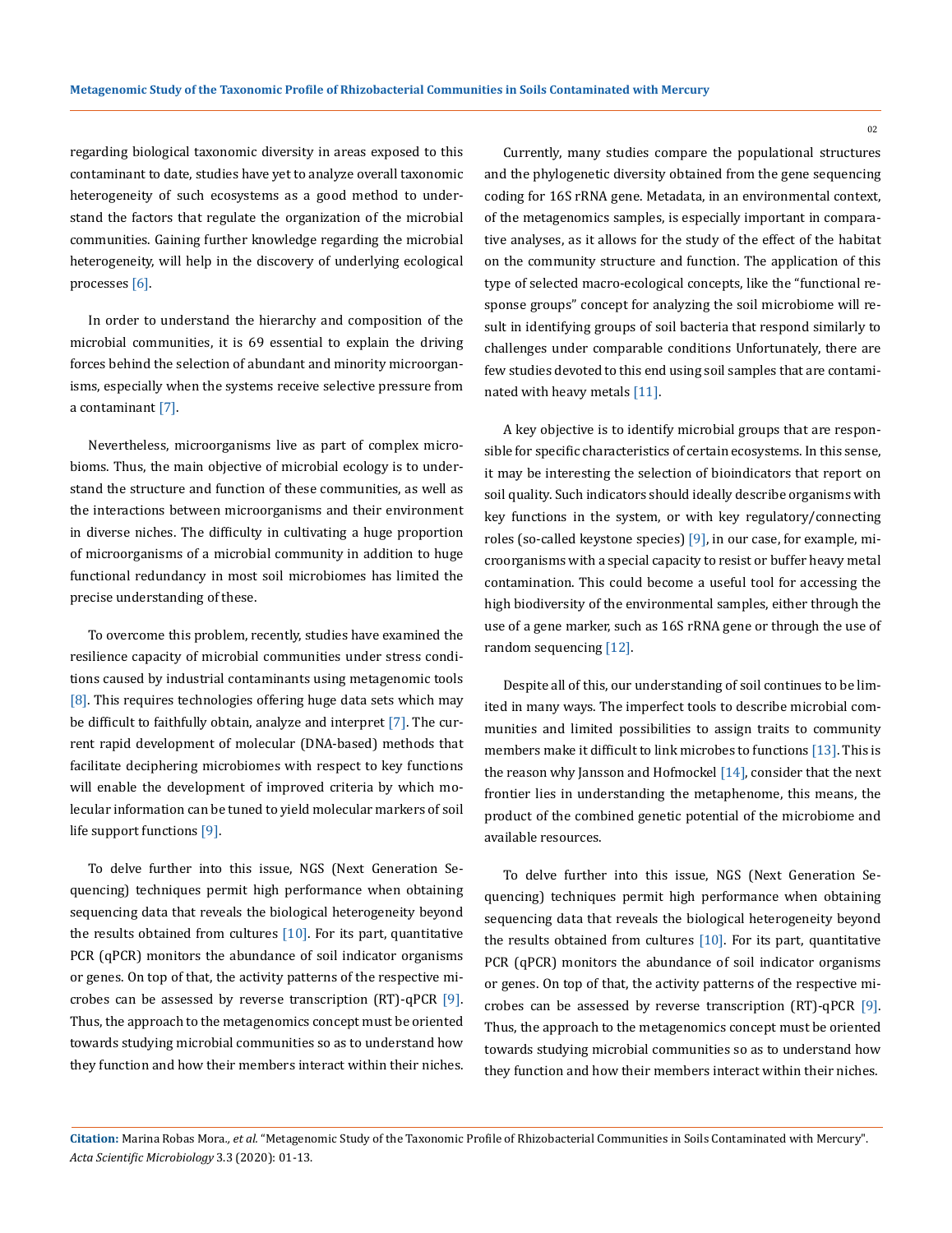Currently, many studies compare the populational structures and the phylogenetic diversity obtained from the gene sequencing coding for 16S rRNA gene. Metadata, in an environmental context, of the metagenomics samples, is especially important in comparative analyses, as it allows for the study of the effect of the habitat on the community structure and function. The application of this type of selected macro-ecological concepts, like the "functional response groups" concept for analyzing the soil microbiome will result in identifying groups of soil bacteria that respond similarly to challenges under comparable conditions Unfortunately, there are few studies devoted to this end using soil samples that are contaminated with heavy metals [11].

A key objective is to identify microbial groups that are responsible for specific characteristics of certain ecosystems. In this sense, it may be interesting the selection of bioindicators that report on soil quality. Such indicators should ideally describe organisms with key functions in the system, or with key regulatory/connecting roles (so-called keystone species) [9], in our case, for example, microorganisms with a special capacity to resist or buffer heavy metal contamination. This could become a useful tool for accessing the high biodiversity of the environmental samples, either through the use of a gene marker, such as 16S rRNA gene or through the use of random sequencing [12].

Despite all of this, our understanding of soil continues to be limited in many ways. The imperfect tools to describe microbial communities and limited possibilities to assign traits to community members make it difficult to link microbes to functions [13]. This is the reason why Jansson and Hofmockel [14], consider that the next frontier lies in understanding the metaphenome, this means, the product of the combined genetic potential of the microbiome and available resources.

The concept of specific diversity in the ecology of communities and the diversity indixes continue to be widely used in ecology studies. Specific diversity is an emerging property in biological communities that is related to the variety existing in these communities. This attribute is the expression of two components: number of species present in the community (species richness) and distribution of the abundance between the species making up the community (equitability). Some of the most widely used diversity indices are the Simpson index (DSi) and the Shannon-Weaver index (H').

This work attempts to analyze the heterogeneity and abundance of the best represented taxonomic groups of rhizosphere microbial soil communities of three native species: *Rumex induratus* (Boiss and Reut), *Rumex bucephalophorus* (L.) and *Avena sativa* (L.) in two homologous biotopes differentiated by an unequal concentration of Hg salts. Likewise, it is necessary to determine the effect of the presence of Hg on the composition of said communities and to determine the diversity as assessed via the calculation of indices as widely described in the literature.

#### **Materials and Methods**

This study was carried out with samples obtained in the mining district of Almadén, Ciudad Real (Spain). Two experimental plots were used: Plot M, classified as a zone of high Hg concentration, with 1,710 mg/kg total Hg, 0.609 mg/Kg soluble Hg and 7.3 mg/ Kg exchangeable Hg. Plot R, corresponds to a plot with a lower Hg concentration, specifically, with 122.4 mg/kg total Hg, < 0.02 mg/ kg soluble Hg and 1.20 mg/kg exchangeable Hg [15].

Soil samples were collected from the following plant species: *Rumex induratus* (Boiss and Reut). (A), *Rumex bucephalaphorus* L. (B), *Avena sativa* L. (C), in order to obtain rhizosphere soil. For each sample, the soil from five sub-samples was combined and homogenized in order to create a replica; thus, the total of replicas was three per plant, per sampling zone. As a trial control, a bulk soil sample (SL) was taken from each sampling plot, analyzed in triplicate. In order to obtain soil and plant samples, the procedure from Ruiz-Palomino., *et al.* was followed. Throughout this work, the following terms were used: Plot M samples: A-Hg; B-Hg, C-Hg and SL-Hg; Plot R samples: A-neg; B-neg, C-neg and SL-neg.

To avoid obtaining abnormal data for the physiological variables of microbiological activity due to seasonal situations, the sampling corresponds to the maximums of biological activity for this altitude and latitude, those of this zone of the central Iberian Peninsula (Ruiz-Palomino., *et al.* 2005).

DNA was obtained and purified from the soil samples using a "DNeasy Blood and Tissue kit" (Qiagen©) following manufacturer instructions. Purified DNA was quantified using Picogreen based on 40 pg. The preparation of the libraries was carried out by the Genomics Unit of the Parque Científico de Madrid.

The initial PCR conditions implied an initial phase of denaturalization of the DNA strand carried out at 94 ºC for 5 minutes, then

**Citation:** Marina Robas Mora*., et al.* "Metagenomic Study of the Taxonomic Profile of Rhizobacterial Communities in Soils Contaminated with Mercury". *Acta Scientific Microbiology* 3.3 (2020): 01-13.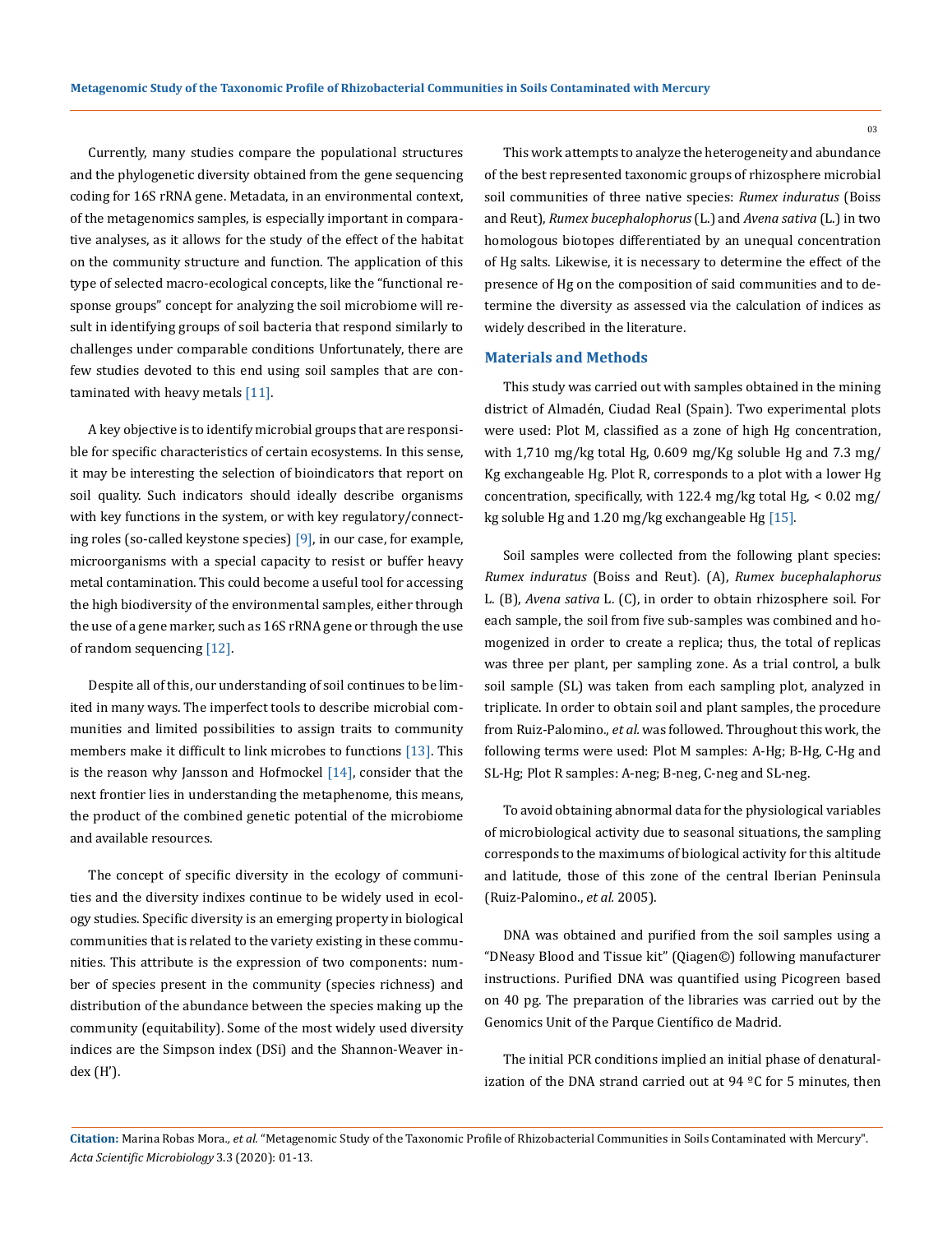27 consistent cycles were carried out in three phases per cycle: denaturalization at 94 ºC for 30 seconds, annealing phase at 52  $°C$  for 30 seconds and an action phase of the polymerase at 72 $°C$ for 45 seconds. After the 27 PCR cycles, an elongation phase was conducted at 72 ºC for 5 minutes and a final conservation phase at 4 ºC.

For this amplification of 27 cycles of PCR, the polymerase *"*Q5 Hot Start High-Fidelity"© (New England Biolabs) was used. 100 nM of the following oligonucleotides were added [16] for the amplification of the V3-V4 regions of the 16S rRNA gene: 16S rRNA gene PCR Amplicon Forward Primer = 5' TCGTCGGCAGC-GTCAGATGTGTATAAGAGACAGCCTACGGGNGGCWGCAG 16S rRNA gene PCR Amplicon Reverse Primer = 5' GTCTCGTGGGCTC-GGAGATGTGTATAAGAGACAGGACTACHVGGGTATCTAATCC

The analysis corresponding to the 16S rRNA gene amplicons of the V3 and V4 regions were sequenced using Illumina© (MiSeqrun PE 2x300) technology with a standard pattern for quantification. Quality control was carried out using the Fast QC tool: http://www.bioinformatics.babraham.ac.uk/projects/fastqc/. Readings were pre-processed in order to obtain quality sequences, thus ensuring that the taxonomic assignment was sufficiently rigorous.

Amplifications of the bacteria detected in the samples were identified based on the BLAST results. The taxonomic assignment was carried out using Best Blast Hit (BBH) and Lowest Common Ancestor (LCA) algorithms. Readings were analyzed following a procedure of advanced methods of parallelization given the possibilities offered by Amazon Web Services (AWS). Illumina© readings were paired readings. The FLASH program was used for the assembly (fusion) of the readings of each pair.

The computer operations were carried out by the company *"*Era7 Bioinformatics*"*®, using MG7 method. Readings were assigned a node of the taxonomic tree based on the similarity of the sequence with 16S rRNA genes extracted from the "RNAcentral" database (http://rnacentral.org/) which includes rRNAs from a wide set of important databases such as SILVA, GreenGenes, RDP, RefSeq and ENA (MG7) available at the following URL: [https://era7bioinformatics.com/en/page.](https://era7bioinformatics.com/en/page.cfm?id=464&title=microbiomes:-Mg7) [cfm?id=464and title=microbiomes:-Mg7](https://era7bioinformatics.com/en/page.cfm?id=464&title=microbiomes:-Mg7)

In this work, the "OTU" (Operational Taxonomic Unit) was used at a given significance level. The statistical analysis of the data for the creation of heat maps, hieratic ordering of the diversity in clusters graphed in dendrograms, the diversity correlation and the study of partial least squares regression (PLS regression) was carried out using the Metagenassist program [17]. Finally, in order to calculate the alpha diversity, the Simpson [18] and Shannon-Weaver [19] indices were used.

#### **Results**

Organizing the results of the relative taxonomic abundance requires the application of mathematical algorithms. In figure 1, the results of the taxonomic distribution accumulated in percentage are presented, applying the LCA algorithm. Thus, it is seen that more than 90% of all of the heterogeneity includes the presence of the following groups: *Proteobacteria, Actinobacteria, Cyanobacteria*, *Acidobacteria* and Bacteroidetes, *Firmicutesand Verrumicrobiota*. Comparing the results of the soils with a greater concentration of Hg with those having lower concentrations, it may be observed that the communities change substantially in terms of composition in these seven best represented taxa.

The results obtained when applying the BBH algorithm are similar (Figure 2). Thus, the fact that both algorithms reveal the same information suggests the high quality of the processed sample, given that the number of well assigned readings and the total number of readings are quite similar.





**Citation:** Marina Robas Mora*., et al.* "Metagenomic Study of the Taxonomic Profile of Rhizobacterial Communities in Soils Contaminated with Mercury". *Acta Scientific Microbiology* 3.3 (2020): 01-13.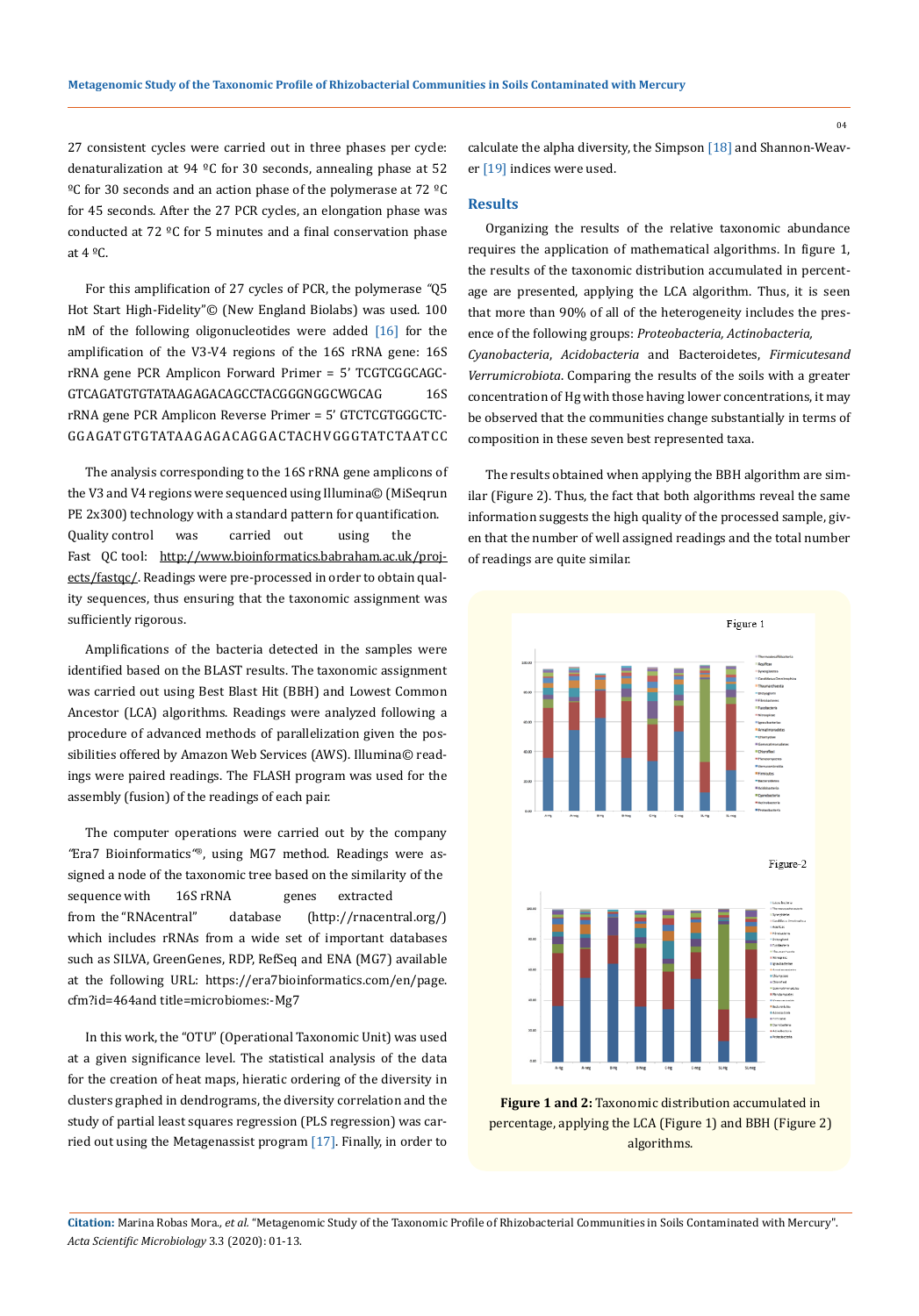Continuing with the application of the LCA algorithm, we then grouped the soils considering only the thirty taxa at the level of the best represented "order" or "family" for all soils by direct taxonomic assignment (Figure 3). The presence of members of the *Pseudomomas* genre in B- Hg is relevant, given that it accounted for more than 25% of the abundance of the sample. It is also noteworthy that there was a large abundance of the *Rhizobiales* order (approximately 5%). Similarly, there was a noteworthy presence of *Microcystis spp.* in the SL-Hg soil, which although found in all of the samples (5% A-Hg, 3% B-Hg and 4% C-Hg), made up over 55% of the free soil with a high concentration of Hg Applying the BBH algorithm, we find that the taxonomic heterogeneity appears to decrease in all cases as the concentration of Hg in the soil increases. So, in Figure 4, we see that the plant effect is not capable of correcting this factor. Thus, while A-Hg and C-Hg samples reveal a certain parallelism, SL-Hg sample is quite different based on the oversupply of *Microcystis* spp. and B-Hg has a high abundance of members of the *Pseudomonas* genre (28%) (Figure 4).



**Figure 3 and 4:** Distribution of the thirty best represented taxa by direct taxonomic assignment, applying LCA (Figure 3) and BBH (Figure 4) algorithm.

At an organizational level, several groupings may be established with regards to inter-species compatibility. Therefore, the results of the readings and the heterogeneity of all samples were analyzed collectively, attempting to analyze the correlation between taxa. Said analyses have been included in graphic form in figure 5.



**Figure 5:** Heatmap comparing samples heterogenity with the taxonomical species level identification.

Analyzing this information, we see the segregation of three large clusters, which may be simultaneously divided into six "sub-clusters". In the first of these, *Enterobacteriales* and *Pseudomonadales*  were collectively segregated between other groups. This is also the case in the B-Hg sample of Figure 3.

On the other hand, in the next cluster, *Actinomycetales* are separated from the *Clostridiales*, represented in the following "sub-cluster". The same results are seen in a homologous manner in Figures 1-2 in which the totality of the samples was analyzed, highlighting that these groups do not appear in the same samples. Similarly, there is a high degree of compatibility between the *Acidobacteriales* and *Sphingomonadales*, which appear homologous in the sample of plant "C", as graphed in Figure 4.

The Partial Least Squares Regression (PLS regression) was found within the area of the principal components regression. The components obtaining the highest values best explained the model. In all analyses in which component 1 participated (19.2% of the accumulated variance) segregation was observed between the soils having greater concentrations of Hg, as compared to those with lower concentrations. This is seen in the projection in which components 1 and 2 participate (Figure 6).

**Citation:** Marina Robas Mora*., et al.* "Metagenomic Study of the Taxonomic Profile of Rhizobacterial Communities in Soils Contaminated with Mercury". *Acta Scientific Microbiology* 3.3 (2020): 01-13.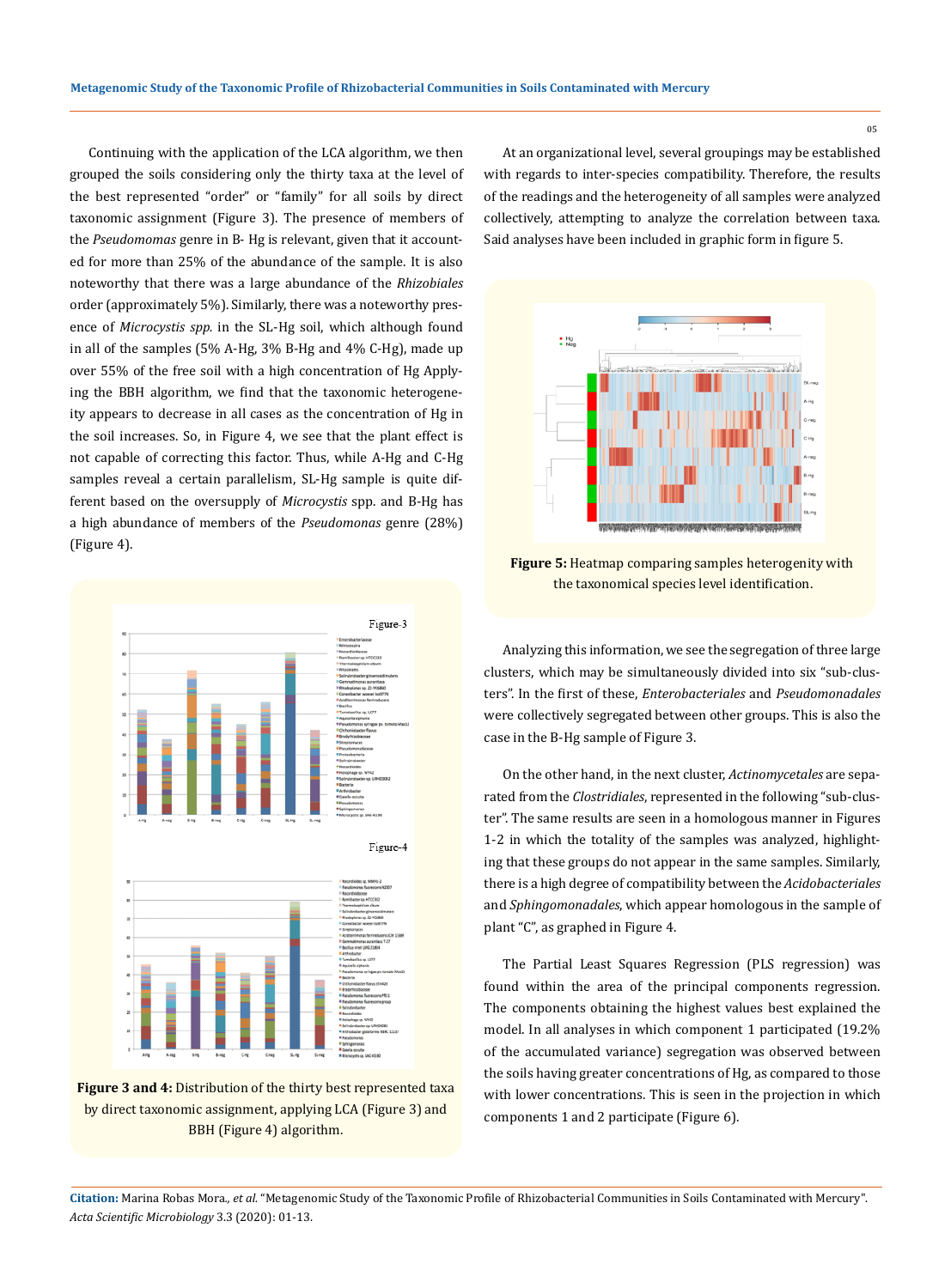Also, the analysis resulting from the combination of components 1, 2 and 3 via PLS regression*,* considering the participation of the three components, make up 47.5% of the variance. Once again, an effective segregation of the soils is observed based on the contaminant effect (Figure 7).



**Figure 6 and 7:** 2D (Figure 6) and 3D (Figure 7) PCA resulting from the projection of components 1, 2, 3 by PLS "Partial least squares regression".

Finally, in order to analyze the biological diversity of the samples, calculations were made with the two most widely used indices of microbiological ecology for this purpose. This information, which is included in table 1, reveals that except for the soils under the influence of plant "C", the diversity values are clearly higher in soils having a low selective pressure of Hg. Nevertheless, it is seen that the diversity of the soils is high, including the soils under strong Hg selective pressure. Similarly, we find that the most notable abundance is combined in a very reduced number of groups that are quite well represented in all of the samples.

|        | <b>Shannon-Weaver (H')</b> | <b>Simpson (D) diversity</b> |
|--------|----------------------------|------------------------------|
|        | diversity Index            | <b>Index</b>                 |
| $A-Hg$ | 4,617                      | 0,021                        |
| A-neg  | 5,151                      | 0,011                        |
| $B-Hg$ | 3,864                      | 0,095                        |
| B-neg  | 4.838                      | 0,021                        |
| $C-Hg$ | 5,215                      | 0,018                        |
| C-neg  | 5,015                      | 0,025                        |

**Table 1:** Diversity indeces for each sample.

### **Discussion**

Soil is the land ecosystem having the greatest biodiversity [20]. Bacterial populations may diversify via the phenomena described as "phase shifting", by which phenotypic and genotypic modifications occur within a population, thereby forming sub- populations. This process has been related to the adaptation to diverse environmental conditions, as well as to harsh changes in ecosystems (Davison., *et al*. 2004) offering the different sub-populations an advantage in order to survive in a greater quantity of habitats and to take on distinct changes [21].

The identification of the 16S rRNA gene as a *"*key stone*"* for the assessment of the microbial heterogeneity and evolution [22] and finally, via the analysis of the sequences of the 5S and 16S rRNA gene of different environments [23], managed to discover the heterogeneity of microorganisms without the need to culture them. These works revealed that the vast majority of microbial biodiversity had not been detected when the study methods were exclusively based on the culturing of microorganisms. Currently, it is estimated that 95 - 99% of the microbial community present in the environment is not really accessible via traditional culture methods. Analyses of community metagenomics allows for the possibility of approaching a more integral interpretation of how ecosystems respond to environmental stress.

Analyzing the results on the relative abundance of OTUs requires both the estimation of the best blast hits (BBH), as well as inferring the results of grouped readings with the LCA statistic  $[8]$ .

Janssen [24], analyzing different metagenomics studies, suggested that the most abundant soil groups are *Proteobacteria*, *Actinobacteria*, *Acidobacteria*, *Verrucomicrobia*, *Baceroidetes* [25] and *Firmicutes* [26], which make up a mean of 92% of the soil libraries. Rocha., *et al*. [27] added *Plantomycetes* to this list. These data coincide with those obtained in our study.

The members of the *Acidobacteria* phylum make up a mean of 20%. Similarly, *Verrucomicrobia* makes up a mean of 7% of the soil bacterial communities [24]. Both *Phyla* possess a very low number of referenced species and practically all of the information known about them comes from basic studies of non-cultured microorganisms. The *Verrumicrobia* taxa, in 2005, had ten well-defined species and *Acidobacteria* had barely three [28]. Thus, our knowledge of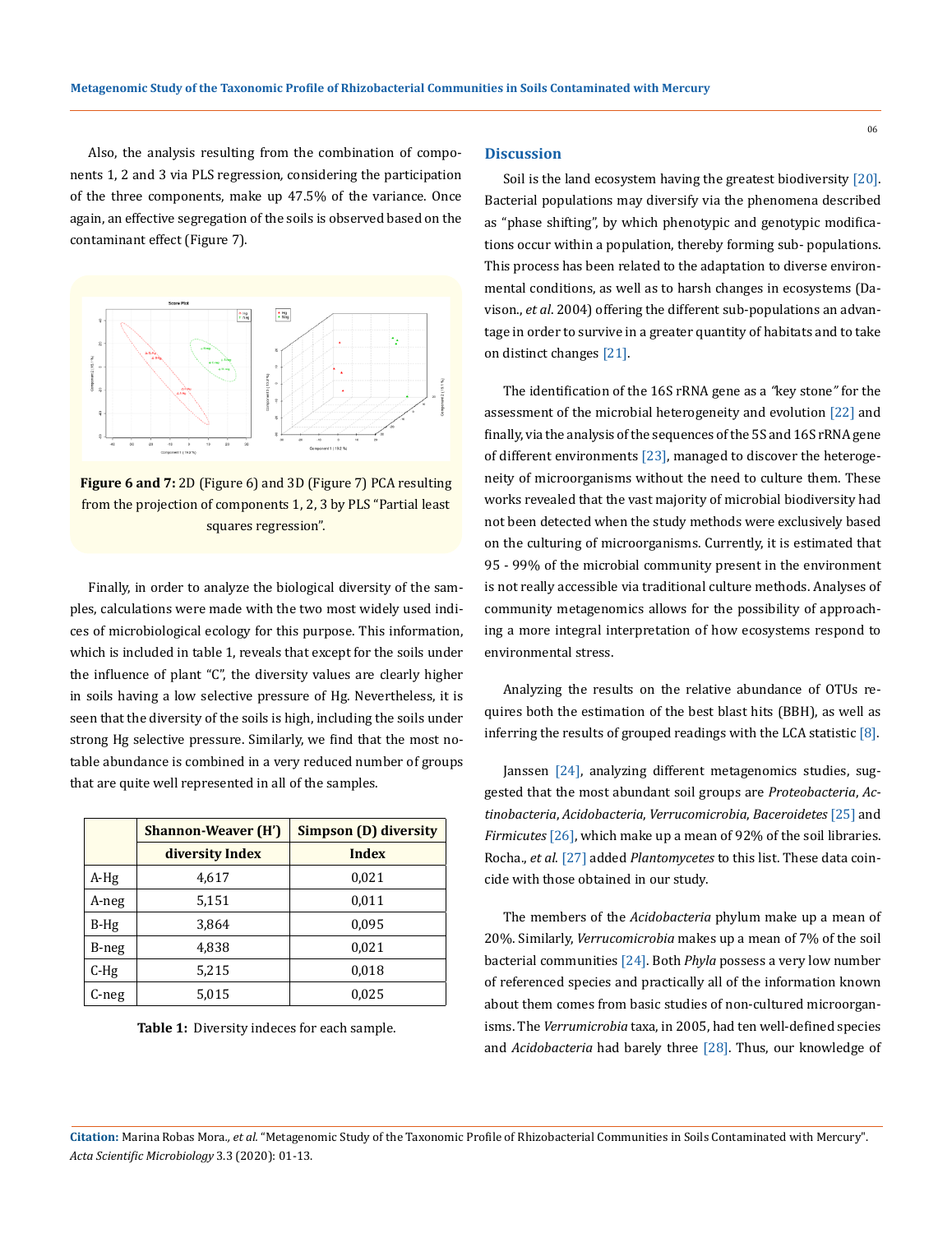these soil taxa is even more limited [29]. Although there are representatives of these Phyla that have been cultured [30-32], none have been cultured from soil samples.

Similarly, it has been found that in soils from this study, the participation of members of the *Cyanobacteria* taxon were very relevant*.* Their abundance has been previously noted in aquatic ecosystems but in soils, not in an abundant manner. So, few taxonomic groups make up the most significant abundance of a system and many unknown taxonomic groups of limited representation are not abundant [24].

Considering the results of abundance while comparing soils of greater or less Hg presence, the relevance of the *Pseudomonas* genus is evident in these soil types. Traditionally, the following genre have been considered to be very well represented: *Agrobacterium, Alcaligenes*, *Arthrobacter*, *Bacillus*, *Flavobacterium, Micromonospora, Nocardia*, *Pseudomonas* and *Streptomyces* in the cultivable portion of the soil [33]. However, the study of the 16S rRNA genes in soils has allowed for a more direct census of the soil bacteria, without the limitations inherent in studies based on cultures. This suggests that the members of nine genres represent only 2.5 to 3.2% of the soil bacteria. Regardless, the role of *Pseudomonas spp*. is noteworthy, as it contributes with a participation of approximately 1.6% in soils of a very different nature and it is one of the best represented genera as well as one that widely participates in the functionality of these ecosystems [34]. The strains of the *Pseudomonas* genre are capable of processing, integrating and reacting to a wide variety of changing environmental conditions and they reveal a strong capacity to react to physiochemical and biological signals. Strains that are capable of achieving resistance to heavy metals, organic solvents and detergents have been found, permitting them to exploit a wide range of carbon sources as nutrients, and to colonize environments and niches that are difficult to be colonized by other microorganisms. Therefore, it is not surprising that the bacteria of the Pseudomonas genre are considered to be a paradigm of metabolic versatility and key microorganisms in the recycling of organic material in aerobic compartments of ecosystems, playing an essential role in the improvement and maintenance of environmental quality. This may be an explanation for their participation, even more noteworthy, in soils sampled for this work that are contaminated with Hg in which they make up 9.4%.

Along these lines, it is interesting to note the participation of species of the *Microcystis* genre*,* belonging to the *Cyanobacteria*. *Mi-* *crocystis spp* phylum, has preference for eutrophic environments [35]. It is not unusual, therefore, that their presence in soils contaminated with Hg exceeds 16% of the microbial abundance. On the other hand, this may be a potential threat, given that these soils may be shared as a reserve for these species, which, under favorable conditions, may form large superficial blooms. Furthermore, they may produce neurotoxins and hepatotoxins, such as microcystin [36] and cyano-peptolins [37].

Gram negative bacteria and, especially the alpha-proteobacteria, tend to have higher growth rates than the Gram positives, especially in environments with a high concentration of nutrients. Therefore, the evolution of the heterogeneity and abundance of the Gram negative bacteria in a community may be a good indicator [38]. On the other hand, the *Bacillus* and *Clostridium* genera have been considered common members of the soil bacterial community, being null or scarcely detected in this study. The *Bacilli* and *Clostridia* classes of the *Firmicutes* phylum make up some 214 genera, including *Bacillus spp.* and *Clostridium spp.* It is estimated that they contribute to only a mean of 2%.

It is possible that the members of this group are insufficiently represented in the libraries because the cells or spores may be difficult to lyse, not being detected therefore, in the analyses based on the PCR that is the base of the extraction of DNA from soil. Regardless of the methodology chosen, a critical step in the success of the metagenomics is the extraction of DNA [39]. Until evidence of bias, the members of this group should be considered relatively minor components of the soil bacterial communities. This does not contradict with any local or sporadically abundant cases [24].

Many authors postulate that data regarding a bacterial community may be used as a measurable indicator of the environmental health and potential production  $[40]$ . However, it is necessary to assess the relationship existing between the bacterial composition of the soil communities based on geographic location the influence of pH [41], ground temperature (Fiere and Jackson, 2006), the impact of human activity as well as the accumulation of heavy metals amongst other factors. Similarly, the C/N ratio may explain the distribution of such relevant taxa as *Proteobacteria*, *Actinobacteria*, *Acidobacteria* and *Firmicutes* It is estimated that this relation, in addition to the availability of phosphorus and aluminum, may explain up to 15% of the abundance of the most relevant taxa of a community As occurs with the members of the *Gaiellaceae* family, whose abundance is correlated with the C/N ratio (Hermans *et al*., 2017)

**Citation:** Marina Robas Mora*., et al.* "Metagenomic Study of the Taxonomic Profile of Rhizobacterial Communities in Soils Contaminated with Mercury". *Acta Scientific Microbiology* 3.3 (2020): 01-13.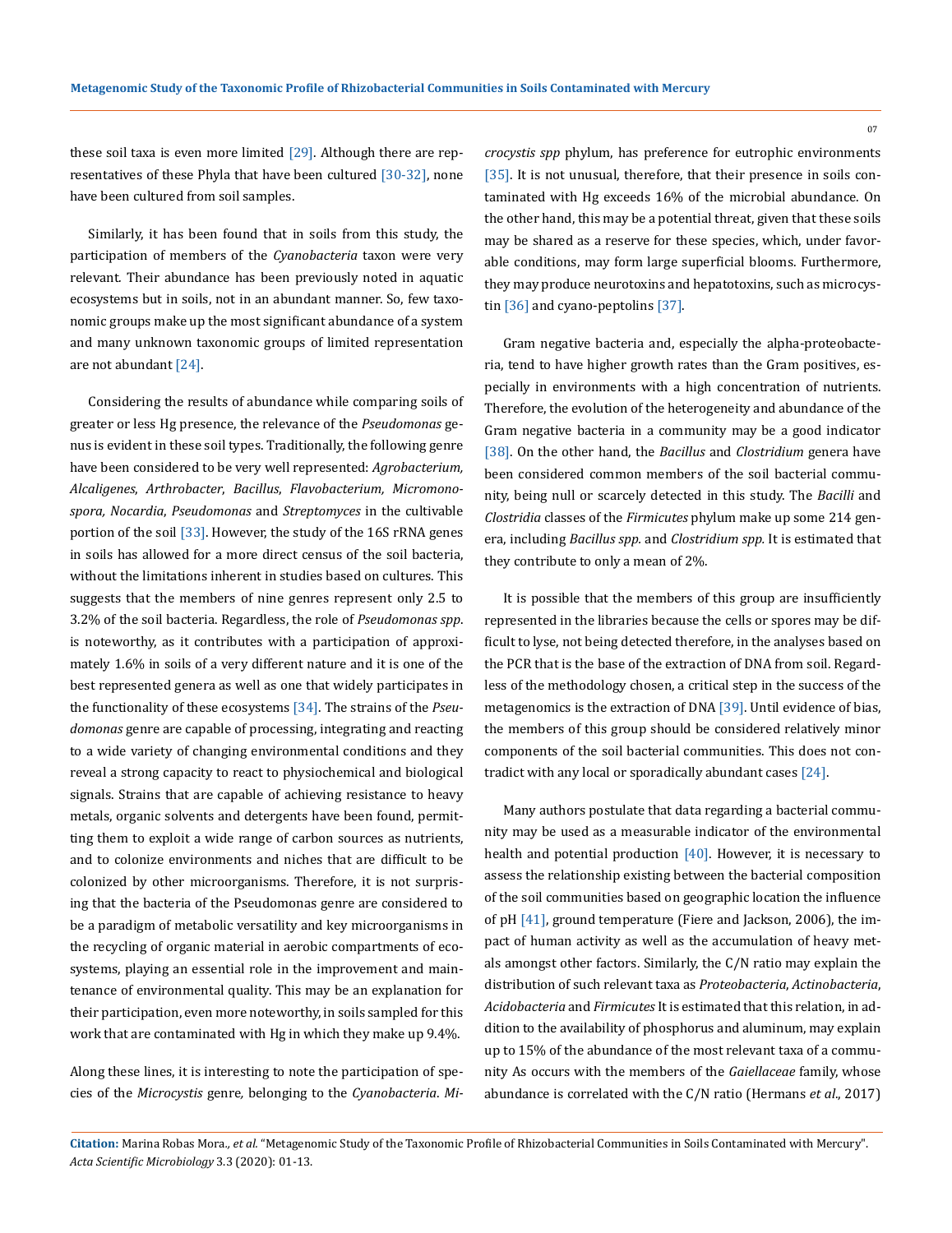converting all of these taxa into potential bio-indicators of soil health, as seen in our results, in which a greater abundance of *Gaiellaocculata* was found in soils having a low concentration of Hg.

On the other hand, it is also useful to consider the relative abundance of the *Archaea* group, especially in the *Korarqueota* division which, until now, only includes ribosomal sequences with no cultivable species These results lead us to believe that, although it is estimated that their soil participation is low, [24] the importance of the *Archaea* domain and its biological participation in the microbial regulation of soils with Hg are still to be determined. A high level of non-cultivable bacteria have been found in soils with nothing being known of their functional role [42,43]. It is necessary to continue to research strategies of metatranscriptomics and new methods to further our knowledge of the rhizosphere, especially because the complexity of soil environments, where metagenome analysis include relic DNA extracted from dead and dormant cells [44,45] and DNA that is trapped in biofilms [46]. Even viable cells that are actively growing only regulate gene expression as needed, and not all genes are expressed at any given time.

Similarly, when considering the behavior of a community based on the effect of a contaminant, it may be seen that a temporary decrease in heterogeneity α and a high rate of rotation for heterogeneity β suggest that the determinant processes are the main drivers of the succession of the abundant sub-community. However, the great richness of the accumulative species indicates that the stochastic processes led to the succession of minority and lesserknown sub- communities [7]. The abundant bacteria contribute to the primary functions of the degradation of the contaminants, but the minority bacteria provide a substantial fraction of auxiliary functions, indicating a segregation of functions that may be the result of the heterogeneity. The main forces (that is, stochastic or deterministic processes) leading to the microbial succession may be dependent on the members of the community of low or high abundance in temporary microcosms with contaminants. Therefore, the abundance of minority sub-communities is essential in processes of success of the community structure [7] and it is necessary to develop new techniques to permit a greater knowledge of these still little known fractions. The study of the total real heterogeneity of the microbial community found in an ecosystem, and the description of its metabolic capacities, through the analysis of metagenomics (analyzed based on the understanding of the analyzed environmental changes) permits a better understanding of the roles played by microbiota in the maintenance and balance of an ecosystem [47]. Overall understanding of the ecological relations established between the soil microbiota and its environment is a huge challenge, considering the complex and very diverse nature of this community and the multiple variations of its structure between distinct micro-habitats. Massive analyses of biodiversity situate us at the beginning of this task  $[48]$ . Thus, many authors agree that the current challenge is to go beyond predictive understanding of gene function based on the genome/metagenome to understanding of actual functions carried out by the soil microbiome in situ (Jansson and Hofmockel, 2018).

Upon analyzing the information appearing in Figure 5, it may be interesting to examine the great biodiversity of these soils. The capacity of some bacteria to produce substances that permit them to compete against other microbial groups, such as the production of antibiotics, has been well-documented [49]. Likewise, we know mechanisms by which microorganisms are capable of stimulating or inhibiting the genetic expression in bacteria, favoring or hindering their genetic expression to activate their metabolism in processes regulated by *"*quorum sensing- quorum quenching". These are some of the mechanisms by which specific groups of bacteria are found to be statistically exclusive. So, expanding upon the knowledge of the results, such as the inclusion in the graph of the correlation of abundance between taxonomic groups, may allow us to advance in the identification of mechanisms and molecules regulating the compatibility and conglomerate of bacteria with biotechnological purposes.

The rhizosphere produces a characteristic change in the distribution and activity of the microorganisms associated with the roots, as compared to the bulk soil [50]. This is the so-called "rhizophere effect". The composition of the rhizophere populations depends upon the composition of the radicular exudate, as well as the plant species, root type, plant age, phenological state, as well as the type and history of the soil. As was the case with most of other authors, in our study, we observed a domination of Gram negative bacilli, including the species of the *Pseudomonas* genera [34].

Despite different approaches, similar principles have been found to govern the heterogeneity patterns of natural environments. This is the classic principle of "competitive exclusion" [51,52].

**Citation:** Marina Robas Mora*., et al.* "Metagenomic Study of the Taxonomic Profile of Rhizobacterial Communities in Soils Contaminated with Mercury". *Acta Scientific Microbiology* 3.3 (2020): 01-13.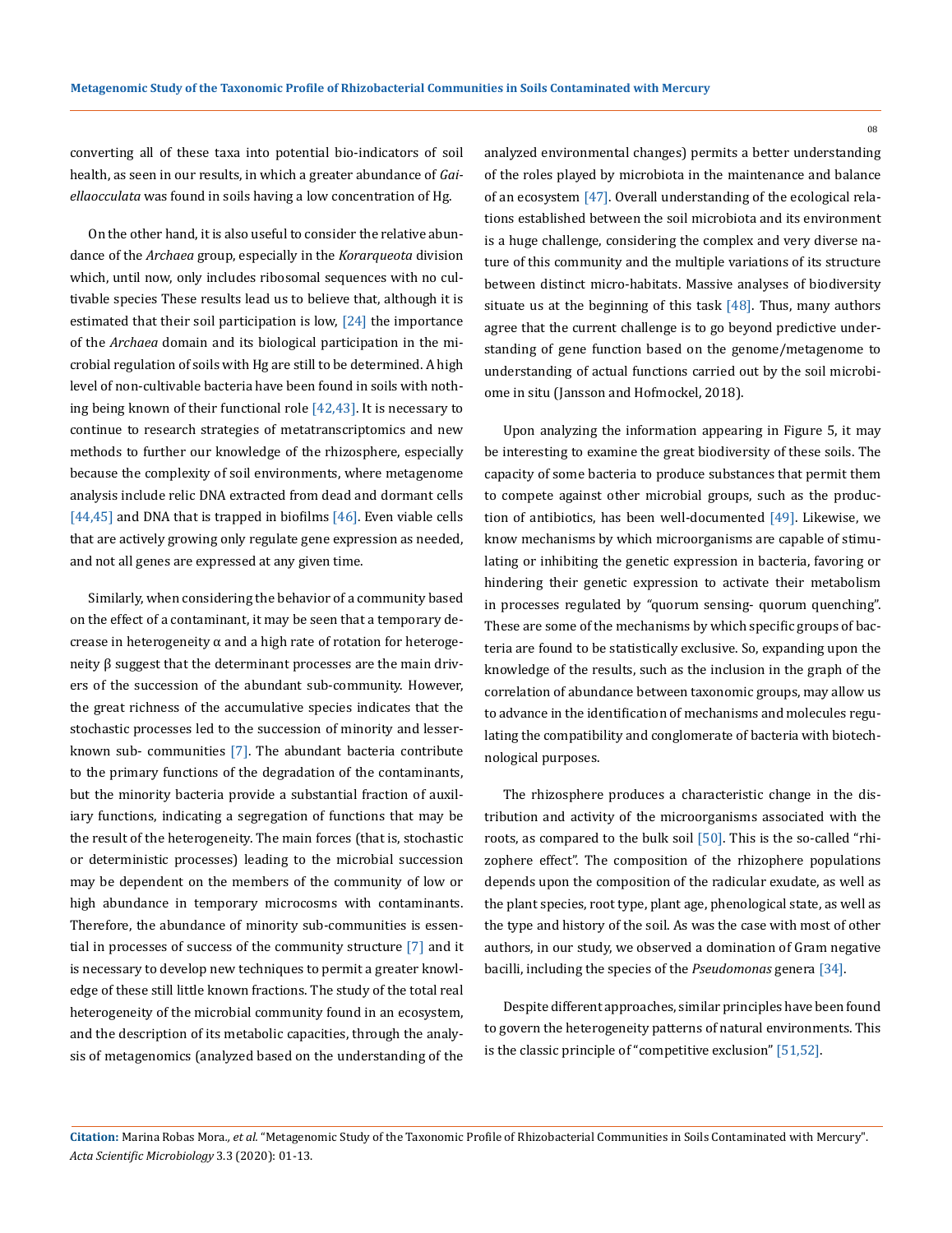In line with García-Salamanca., *et al*. [53], the taxonomic and functional structures are influenced by biotic and abiotic factors, including physico-chemical characteristics, the soil composition and the presence or absence of plant coverage. These authors suggest that the selective pressure of the roots produce modifications through the contribution of exudates that act to attract or repel different members of the microbial community. Similarly, the biomass of arbon and nitrogen also directly correlates with the pH of the microbial community. The richness of a community is moderately affected by the presence of heavy metals [54], although this impact is not equal in culturable and non-culturable fractions [55].

Studies on heterogeneity based on rRNA have permitted more detailed analyses. Some authors have found a certain "shielding" effect that moderates the impact of contamination on microbial communities [54]. This effect may be asymmetric in different clusters of the microbial soil community [55].

The partial least squares regression (PLS regression) models are especially suitable when the predictors matrix has more variables than observations and when there is multicollinearity between the values of X [56].

Thus, in Figure 6 and Figure 7, it is seen that while the plant effect and the soil composition determine the typology of the community, it is the presence of Hg that establishes the definitive form of the microbial heterogeneity.

The concept of specific diversity in community ecology has been intensely debated by ecologists, with semantic, conceptual and technical issues resulting from its use [57]. Specific diversity is related with the expression of two components. The first of these is the number of species present in the community, and it is referred to as species richness. The second component is the equitability, and it describes how the abundance is distributed between the species making up the community.

The diversity indices include, in one single value, the specific richness and the equitability. The Shannon-Weaver (H') and Simpson (DSi) indices are widely used to assess microbial diversity of microbial communities in metagenomic studies [8].

Despite the fact that the majority of the communities, including microbial ones, are highly diverse [58], it is also well-documented that the presence of a contaminant reduces the biological heterogeneity. So, the values of microbial diversity measured with the Shannon index are significantly reduced due to the effect of the contamination [8] in studies of the resilience of the microbial communities under situations of industrial contamination. In this way, in the presence of a contaminant, many of the taxa living in a microbial community appear to be ecologically equivalent, as they also are in terms of resource requirements [58]. In this work, we have verified that the microbial diversity is inversely proportional to the concentration f Hg in the rhizosphere samples, with no major reductions. Therefore, unlike the postulate of Patel [8], this idea goes against that expected according to natural selection, especially under conditions of strong selective pressure. Thus, we may be facing what has been referred to as "the paradox of diversity" [59]. The diversity of the microorganisms may represent the capacity of the ground to handle disruptions [60-66]. According to this principle, in this work, considering the microbial number and heterogeneity existing in soils, it is understood that this appears to be an environment that is suitable for this type of microorganisms, which are adapted. This is due to the fact that bacteria are very adaptable, both physiologically as well as genetically, in the face of variation of environmental conditions: horizontal and vertical gene transfers, high mutation rate, phase variation, etc. It may be inferred that the contamination effect that takes place in this study zone has a marked chronic nature, as long as it has been produced over the past 2000 years. Similarly, considering the values recorded in the Shannon-Weaver index (H') in soils influenced by the *Avena sativa*  (L.) effect, it is seen that the plant clearly favors diversity. Thus, the high density and diversity that characterizes the soil microbiota has allowed for adaptation to changes in the environmental conditions through adjustments in the activity rates, biomass and/or community structure [9].

Simpson's diversity index [18] is one of the parameters that allows us to measure he richness of organisms. It is also referred to, in the literature, as the index of diversity of species or the index of dominance. In ecology, it is also used to quantify the biodiversity of a habitat.

As in the studies by Ladygina and Hedlund (2010) and later, by Golebiewski., *et al*. (2014) our results allow us to verify the shielding effect that took place, leading to an eventual reduction in the diversity of the rhizophere soil communities based on the effect of heavy metal contaminants. Similarly, the diversity suffered a dramatic reduction in the bulk soil samples having a high concentration of Hg.

**Citation:** Marina Robas Mora*., et al.* "Metagenomic Study of the Taxonomic Profile of Rhizobacterial Communities in Soils Contaminated with Mercury". *Acta Scientific Microbiology* 3.3 (2020): 01-13.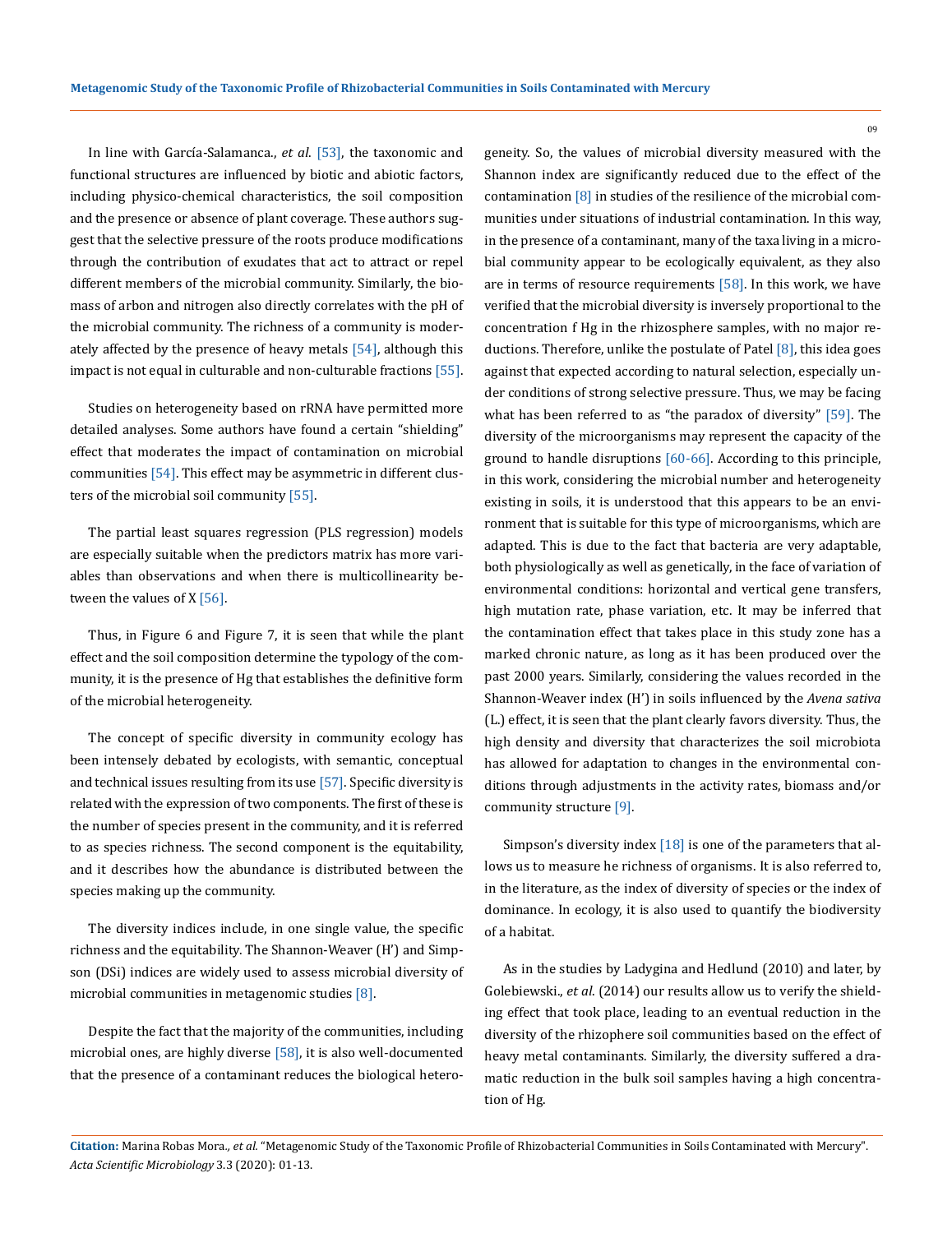#### **Conclusions**

The analysis of the microbial soil communities through the use of the LCA and BBH algorithms show that the best represented taxa are *Proteobacteria*, *Actinobacteria*, *Acidobacteria*, *Verrucomicrobia*, *Bacteroidetes* and *Firmicutes.* Dislike other authors that frequently identify *Bacillus* and *Clostridium* genera as well as other Gram positive bacteria in soil samples, in this work it has been found that their abundance is quite reduced. On the other hand, the participation of gram negative bacteria dominates, even in free soils. Of special note is the abundance of *Pseudomonas spp.*

Bulk soils heterogeneity and abundance are influenced by the distinct mercury concentrations found in the experimental plots. High concentration of Hg favors a high prevalence of species of the *Microcystis* genre. The multivariate analysis of the partial least squares regression permits segregation of the soils based on their microbial communities, highlighting the importance of Hg pollution as a conditioning element for the heterogeneity and abundance of its members.

In the rhizospheres, there is a huge heterogeneity of microorganisms that are difficult to identify and quite scarce, whose functional role in their communities, as well as potential regulator role, is unknown. Thus, it may be deduced that they accumulate a very high percentage of genes (eventually even unknown) and may act as a gene reservoir of molecules, with potential biotechnological uses. Therefore, in future studies, it may be useful to analyze their potential as bioindicators of the quality and evolution of the soil in different processes.

The Shannon (H´) and Simpson (DSi) indices reveal very high diversity levels in rhizophere communities. However, the bulk soils suffer from a reduction in diversity when exposed to high concentrations of Hg. This noteworthy finding may be related (in environments altered by the presence of Hg) to the fact that the roots of the studied plants are capable of partially shielding the toxic effects of Hg in the microbial communities. The notably protective function of *Avena sativa* (L.) plant on the soil microbiota suggests the need for future studies on phytorhizo- mediation with mercury-tolerant PGPR bacteria.

#### **Acknowledgements**

This work was supported by the research Project FUSP-BS-PPC01-2014, founded by Fundación Universitaria San Pablo CEU and Banco de Santander. This work is also linked to the Project AGL2013-40758-R, founded by Ministerio de Economía y Competitividad, Gobierno de España.

#### **Bibliography**

- 1. Lloret Quirante J., *et al*. "Distrito minero de Almadén. Sostenibilidad del cierre de una actividad milenaria". *Journal of Experimental Botany* 65 (2015): 1399-1409.
- 2. Martínez A., *et al*[. "Sampling high to extremely high Hg concen](https://www.researchgate.net/publication/257189274_Sampling_high_to_extremely_high_Hg_concentrations_at_the_Cerco_de_Almadenejos_Almaden_mining_district_Spain_The_old_metallurgical_precinct_1794_to_1861_AD_and_surrounding_areas)[trations at the Cerco de Almadenejos, Almadén mining district](https://www.researchgate.net/publication/257189274_Sampling_high_to_extremely_high_Hg_concentrations_at_the_Cerco_de_Almadenejos_Almaden_mining_district_Spain_The_old_metallurgical_precinct_1794_to_1861_AD_and_surrounding_areas)  [\(Spain\): The old metallurgical precinct \(1794 to 1861 AD\) and](https://www.researchgate.net/publication/257189274_Sampling_high_to_extremely_high_Hg_concentrations_at_the_Cerco_de_Almadenejos_Almaden_mining_district_Spain_The_old_metallurgical_precinct_1794_to_1861_AD_and_surrounding_areas)  surrounding areas". *[Journal of Geochemical Exploration](https://www.researchgate.net/publication/257189274_Sampling_high_to_extremely_high_Hg_concentrations_at_the_Cerco_de_Almadenejos_Almaden_mining_district_Spain_The_old_metallurgical_precinct_1794_to_1861_AD_and_surrounding_areas)* 109 [\(2011\): 70-77.](https://www.researchgate.net/publication/257189274_Sampling_high_to_extremely_high_Hg_concentrations_at_the_Cerco_de_Almadenejos_Almaden_mining_district_Spain_The_old_metallurgical_precinct_1794_to_1861_AD_and_surrounding_areas)
- 3. Higueras P., *et al*[. "Intraplate mafic magmatism, degasification,](https://www.sciencedirect.com/science/article/pii/S0169136812002375)  [and deposition of mercury: The giant Almadén mercury de](https://www.sciencedirect.com/science/article/pii/S0169136812002375)[posit \(Spain\) revisited".](https://www.sciencedirect.com/science/article/pii/S0169136812002375) *Ore Geology Reviews* 51 (2013): 93- [102.](https://www.sciencedirect.com/science/article/pii/S0169136812002375)
- 4. Das S., *et al*[. "Genetic basis and importance of metal resistant](https://www.ncbi.nlm.nih.gov/pubmed/26860944)  [genes in bacteria for bioremediation of contaminated environ](https://www.ncbi.nlm.nih.gov/pubmed/26860944)[ments with toxic metal pollutants".](https://www.ncbi.nlm.nih.gov/pubmed/26860944) *Applied Microbiology and Biotechnology* [100 \(2016\): 2967-2984.](https://www.ncbi.nlm.nih.gov/pubmed/26860944)
- 5. Fernández-Naranjo N., *et al*[. "Sediment characterization of an](https://www.researchgate.net/publication/308159133_Sediment_characterization_of_an_artificial_reservoir_impacted_by_mining_activity_in_the_Almaden_mercury_district_Spain)  [artificial reservoir impacted by mining activity in the Almadén](https://www.researchgate.net/publication/308159133_Sediment_characterization_of_an_artificial_reservoir_impacted_by_mining_activity_in_the_Almaden_mercury_district_Spain)  [mercury district \(Spain\)". Conference: IX Congreso Geológico](https://www.researchgate.net/publication/308159133_Sediment_characterization_of_an_artificial_reservoir_impacted_by_mining_activity_in_the_Almaden_mercury_district_Spain)  [de España 16.1 \(2016\): 137-140.](https://www.researchgate.net/publication/308159133_Sediment_characterization_of_an_artificial_reservoir_impacted_by_mining_activity_in_the_Almaden_mercury_district_Spain)
- 6. Goberna M., *et al*[. "Opposing phylogenetic diversity gradients](https://www.ncbi.nlm.nih.gov/pubmed/26888037)  [of plant and soil bacterial communities".](https://www.ncbi.nlm.nih.gov/pubmed/26888037) *Proceeding Biology Sciences* [283.1825 \(2016\): 2015-3003.](https://www.ncbi.nlm.nih.gov/pubmed/26888037)
- 7. Jiao M., *et al*[. "Resilience associated with mental health prob](https://www.ncbi.nlm.nih.gov/pubmed/27825278)[lems among methadone maintenance treatment patients in](https://www.ncbi.nlm.nih.gov/pubmed/27825278)  Guangzhou, China". *AIDS Care* [29.5 \(2017\): 660-665.](https://www.ncbi.nlm.nih.gov/pubmed/27825278)
- 8. Patel V., *et al*[. "Response and resilience of soil microbial com](https://bmcmicrobiol.biomedcentral.com/articles/10.1186/s12866-016-0669-8)[munities inhabiting in edible oil stress/contamination from](https://bmcmicrobiol.biomedcentral.com/articles/10.1186/s12866-016-0669-8)  industrial estates". *[BMC Microbiology](https://bmcmicrobiol.biomedcentral.com/articles/10.1186/s12866-016-0669-8)* 22.16 (2016): 50.
- 9. Schloter M., *et al*[. "Microbial indicators for soil quality".](https://link.springer.com/article/10.1007/s00374-017-1248-3) *Biol[ogy and Fertility of Soils](https://link.springer.com/article/10.1007/s00374-017-1248-3)* 54.1 (2018): 1-10.
- 10. Nacke H., *et al*[. "Identification of novel lipolytic genes and gene](https://academic.oup.com/femsec/article/78/1/188/521225)  [families by screening of metagenomic libraries derived from](https://academic.oup.com/femsec/article/78/1/188/521225)  [soil samples of the German Biodiversity Exploratories".](https://academic.oup.com/femsec/article/78/1/188/521225) *FEMS [Microbiology Ecology](https://academic.oup.com/femsec/article/78/1/188/521225)* 78.1 (2011): 188-201.
- 11. Gołębiewski M., *et al*[. "16S rDNA pyrosequencing analysis of](https://link.springer.com/article/10.1007/s00248-013-0344-7)  [bacterial community in heavy metals polluted soils".](https://link.springer.com/article/10.1007/s00248-013-0344-7) *Microbial Ecology* [67.3 \(2014\): 635-647.](https://link.springer.com/article/10.1007/s00248-013-0344-7)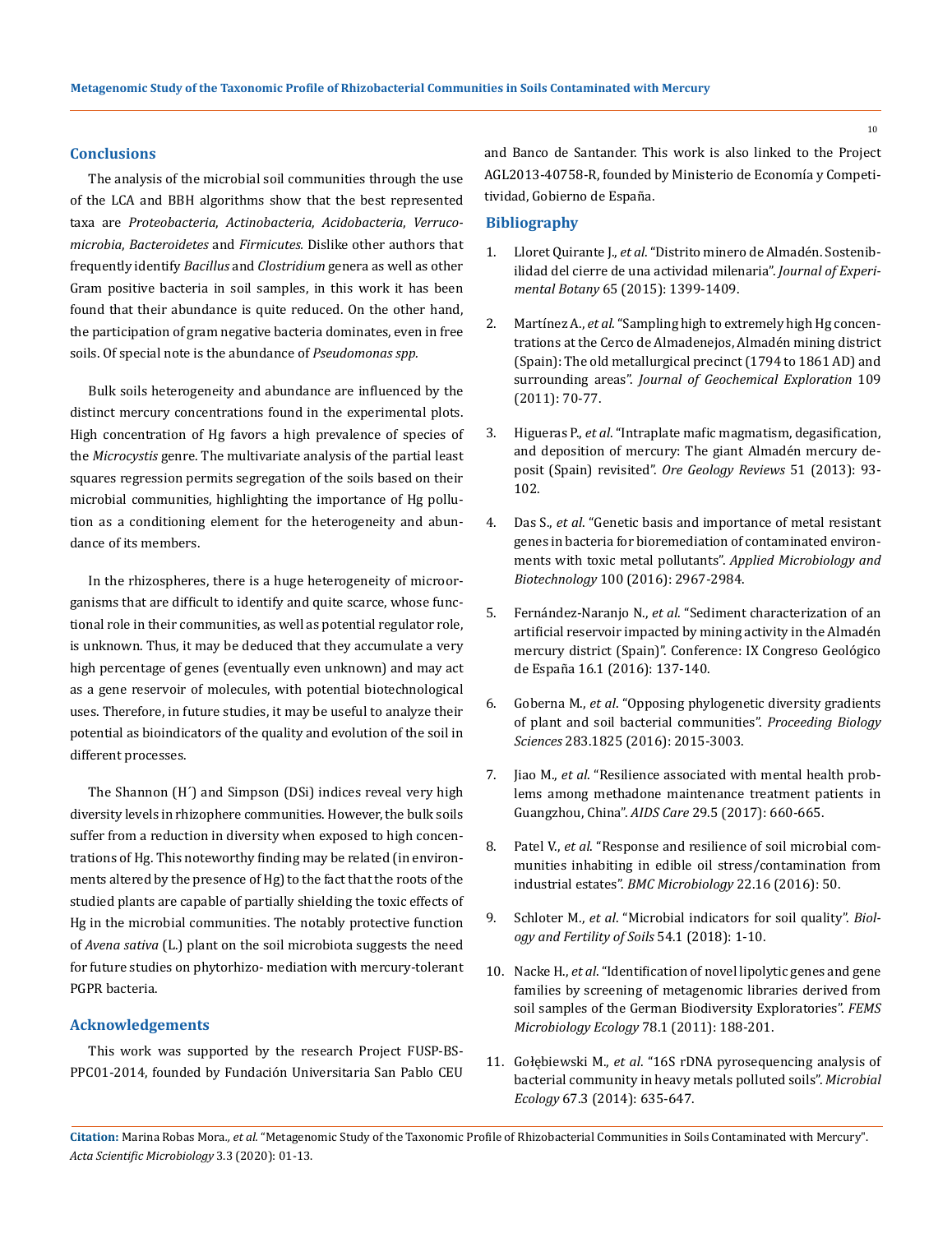- 12. Guo W., *et al*[. "Nonparametric regularized regression for phe](https://www.ncbi.nlm.nih.gov/pubmed/27427793)[notype- associated taxa selection and network construction](https://www.ncbi.nlm.nih.gov/pubmed/27427793)  with metagenomic count data". *[Journal of Computational Biol](https://www.ncbi.nlm.nih.gov/pubmed/27427793)ogy* [23.11 \(2016\): 877-890.](https://www.ncbi.nlm.nih.gov/pubmed/27427793)
- 13. [Baldrian P. "The known and the unknown in soil microbial](https://academic.oup.com/femsec/article/95/2/fiz005/5281230)  ecology". *[FEMS Microbiology Ecology](https://academic.oup.com/femsec/article/95/2/fiz005/5281230)* 95.2 (2019).
- 14. [Jansson JK and Hofmockel KS. "The soil microbiome from](https://www.sciencedirect.com/science/article/pii/S1369527417302205)  [metagenomics tometaphenomics".](https://www.sciencedirect.com/science/article/pii/S1369527417302205) *Current Opinion in Microbiology* [43 \(2018\): 162-168.](https://www.sciencedirect.com/science/article/pii/S1369527417302205)
- 15. Moreno-Jiménez E., *et al*[. "Using Mediterranean shrubs for](https://www.sciencedirect.com/science/article/pii/S0301479711000296)  [the phytoremediation of a soil impacted by pyritic wastes in](https://www.sciencedirect.com/science/article/pii/S0301479711000296)  [Southern Spain. A field experiment".](https://www.sciencedirect.com/science/article/pii/S0301479711000296) *Journal of Environmental Management* [92 \(2011\): 1584-1590.](https://www.sciencedirect.com/science/article/pii/S0301479711000296)
- 16. Ashelford KE., *et al*[. "New screening software shows that most](https://aem.asm.org/content/72/9/5734.abstract)  [recent large 16S rRNA gene clone libraries contain chimeras".](https://aem.asm.org/content/72/9/5734.abstract)  *[Applied and Environmental Microbiology](https://aem.asm.org/content/72/9/5734.abstract)* 72.9 (2006): 5734- [5741.](https://aem.asm.org/content/72/9/5734.abstract)
- 17. Arndt D., *et al*[. "METAGENassist: A comprehensive web server](https://www.researchgate.net/publication/225074425_METAGENassist_A_comprehensive_web_server_for_comparative_metagenomics)  [for comparative metagenomics".](https://www.researchgate.net/publication/225074425_METAGENassist_A_comprehensive_web_server_for_comparative_metagenomics) *Nucleic Acids Research* 40 [\(2012\): 80-95.](https://www.researchgate.net/publication/225074425_METAGENassist_A_comprehensive_web_server_for_comparative_metagenomics)
- 18. [Simpson EH. "Measurement of Diversity".](https://www.nature.com/articles/163688a0) *Nature* 163 (1949): [688-688.](https://www.nature.com/articles/163688a0)
- 19. [Shannon CE. "A mathematical theory of communication".](http://people.math.harvard.edu/~ctm/home/text/others/shannon/entropy/entropy.pdf) *The [Bell System Technical Journal](http://people.math.harvard.edu/~ctm/home/text/others/shannon/entropy/entropy.pdf)* (1948): 623-656.
- 20. [Germida JJ and Siciliano SD. "Taxonomic diversity of bacteria](https://link.springer.com/article/10.1007/s003740100343)  [associated with the roots of modern, recent and ancient wheat](https://link.springer.com/article/10.1007/s003740100343)  cultivars". *[Biology and Fertility of Soils](https://link.springer.com/article/10.1007/s003740100343)* 33 (2001): 410-415.
- 21. [Dybvig K. "DNA rearrangements and phenotypic switching in](https://www.ncbi.nlm.nih.gov/pubmed/7968525)  prokaryotes". *[Molecular Microbiology](https://www.ncbi.nlm.nih.gov/pubmed/7968525)* 10.3 (1993): 465-471.
- 22. Woese CR. "Bacterial evolution". *[Clinical Microbiology Reviews](https://www.ncbi.nlm.nih.gov/pmc/articles/PMC373105/)* [51.2 \(1987\): 221-271.](https://www.ncbi.nlm.nih.gov/pmc/articles/PMC373105/)
- 23. Pace NR., *et al*[. "The analysis of natural microbial populations](https://link.springer.com/chapter/10.1007/978-1-4757-0611-6_1)  by ribosomal RNA sequences". *[Advances in Microbial Ecology](https://link.springer.com/chapter/10.1007/978-1-4757-0611-6_1)* [9 \(1986\): 1-55.](https://link.springer.com/chapter/10.1007/978-1-4757-0611-6_1)
- 24. [Janssen PH. "Identifying the dominant soil bacterial taxa in](https://www.ncbi.nlm.nih.gov/pubmed/16517615)  [libraries of 16S rRNA and rRNA genes".](https://www.ncbi.nlm.nih.gov/pubmed/16517615) *Applied and Environmental Microbiology* [72.3 \(2006\): 1719-1728.](https://www.ncbi.nlm.nih.gov/pubmed/16517615)
- 25. [Buckley DH and Schmidt TM. "Diversity and dynamics of mi](https://f1000.com/prime/1013799)[crobial communities in soils from agro-ecosystems".](https://f1000.com/prime/1013799) *Environ[mental Microbiology](https://f1000.com/prime/1013799)* 5 (2003): 441-452.
- 26. Felske A., *et al*[. "Response of a soil bacterial community to](https://www.ncbi.nlm.nih.gov/pubmed/10966420)  [grassland succession as monitored by 16S rRNA levels of the](https://www.ncbi.nlm.nih.gov/pubmed/10966420)  predominant ribotypes". *[Applied and Environmental Microbi](https://www.ncbi.nlm.nih.gov/pubmed/10966420)ology* [66 \(2000\): 3998-4003.](https://www.ncbi.nlm.nih.gov/pubmed/10966420)
- 27. Da Rocha UN., *et al*[. "Exploration of hitherto-uncultured bac](https://academic.oup.com/femsec/article/69/3/313/542979)teria from the rhizosphere". *[FEMS Microbiology Ecology](https://academic.oup.com/femsec/article/69/3/313/542979)* 69.3 [\(2009\): 313-328.](https://academic.oup.com/femsec/article/69/3/313/542979)
- 28. Garrity GM., *et al*[. "Taxonomic outline of the prokaryotes, re](https://laurieximenez.files.wordpress.com/2012/02/3-taxonomia-de-prokaryotes-bergeys-msb-2004.pdf)[lease 5.0". \(2004\).](https://laurieximenez.files.wordpress.com/2012/02/3-taxonomia-de-prokaryotes-bergeys-msb-2004.pdf)
- 29. Zul D., *et al*[. "Effects of plant biomass, plant diversity, and wa](https://aem.asm.org/content/73/21/6916)[ter content on bacterial communities in soil lysimeters: im](https://aem.asm.org/content/73/21/6916)[plications for the determinantsof bacterial diversity".](https://aem.asm.org/content/73/21/6916) *Applied [and Environmental Microbiology](https://aem.asm.org/content/73/21/6916)* 73 (2007): 6916-6929.
- 30. Janssen PH., *et al*[. "Improved culturability of soil bacteria and](https://www.ncbi.nlm.nih.gov/pubmed/11976113)  [isolation in pure culture of novel members of the divisions](https://www.ncbi.nlm.nih.gov/pubmed/11976113) [Acidobacteria, ctinobacteria, Proteobacteria, and Verrucomi](https://www.ncbi.nlm.nih.gov/pubmed/11976113)crobia". *[Applied and Environmental Microbiology](https://www.ncbi.nlm.nih.gov/pubmed/11976113)* 68 (2002): [2391-2396.](https://www.ncbi.nlm.nih.gov/pubmed/11976113)
- 31. Sait M., *et al*[. "Cultivation of globallydistributed soil bacteria](https://www.researchgate.net/publication/11010717_Cultivation_of_globally_distributed_soil_bacteria_from_phylogenetic_lineages_previously_only_detected_in_cultivation-independent_surveys_Cultivation_of_soil_bacteria)  [from phylogenetic lineages previously only detected in culti](https://www.researchgate.net/publication/11010717_Cultivation_of_globally_distributed_soil_bacteria_from_phylogenetic_lineages_previously_only_detected_in_cultivation-independent_surveys_Cultivation_of_soil_bacteria)vation-independent surveys". *[Environmental Microbiology](https://www.researchgate.net/publication/11010717_Cultivation_of_globally_distributed_soil_bacteria_from_phylogenetic_lineages_previously_only_detected_in_cultivation-independent_surveys_Cultivation_of_soil_bacteria)* 4 [\(2002\): 654-666.](https://www.researchgate.net/publication/11010717_Cultivation_of_globally_distributed_soil_bacteria_from_phylogenetic_lineages_previously_only_detected_in_cultivation-independent_surveys_Cultivation_of_soil_bacteria)
- 32. Davis KER., *et al*[. "Effects of growth medium, inoculum size,](https://www.ncbi.nlm.nih.gov/pubmed/15691937)  [and incubation time on the culturability and isolation of soil](https://www.ncbi.nlm.nih.gov/pubmed/15691937)  bacteria". *[Applied and Environmental Microbiology](https://www.ncbi.nlm.nih.gov/pubmed/15691937)* 1 (2005): [826-834.](https://www.ncbi.nlm.nih.gov/pubmed/15691937)
- 33. Alexander M. "Introduction to soil microbiology". 2nd ed. John Wiley and Sons, New York NY (1977).
- 34. [Berg G and Smalla K. "Plant species and soil type cooperatively](https://www.ncbi.nlm.nih.gov/pubmed/19243436)  [shape the structure and function of microbial communities](https://www.ncbi.nlm.nih.gov/pubmed/19243436)  in the rhizosphere". *[FEMS Microbiology Ecology](https://www.ncbi.nlm.nih.gov/pubmed/19243436)* 68.1 (2009): [1-13.](https://www.ncbi.nlm.nih.gov/pubmed/19243436)
- 35. Xie L., *et al*[. "The low TN:TP ratio, a cause or a result of Micro](https://www.ncbi.nlm.nih.gov/pubmed/12691892)cystis blooms?". *Water Research* [37.9 \(2003\): 2073-2080.](https://www.ncbi.nlm.nih.gov/pubmed/12691892)
- 36. [Le T. "Mictocystis: Toxic Blue-Green Algae. Office of Environ](https://oehha.ca.gov/media/downloads/ecotoxicology/fact-sheet/microfactsheet122408.pdf)[mental Health Hazard Assessment". USA \(2009\).](https://oehha.ca.gov/media/downloads/ecotoxicology/fact-sheet/microfactsheet122408.pdf)
- 37. Gademann K., *et al*[. "Multiple toxin production in the cyano](https://www.researchgate.net/publication/43225885_Multiple_Toxin_Production_in_the_Cyanobacterium_Microcystis_Isolation_of_the_Toxic_Protease_Inhibitor_Cyanopeptolin_1020)[bacterium microcystis: isolation of the toxic protease inhibi](https://www.researchgate.net/publication/43225885_Multiple_Toxin_Production_in_the_Cyanobacterium_Microcystis_Isolation_of_the_Toxic_Protease_Inhibitor_Cyanopeptolin_1020)tor cyanopeptolin 1020". *[Journal of Natural Products](https://www.researchgate.net/publication/43225885_Multiple_Toxin_Production_in_the_Cyanobacterium_Microcystis_Isolation_of_the_Toxic_Protease_Inhibitor_Cyanopeptolin_1020)* 73.5 [\(2010\): 980-984.](https://www.researchgate.net/publication/43225885_Multiple_Toxin_Production_in_the_Cyanobacterium_Microcystis_Isolation_of_the_Toxic_Protease_Inhibitor_Cyanopeptolin_1020)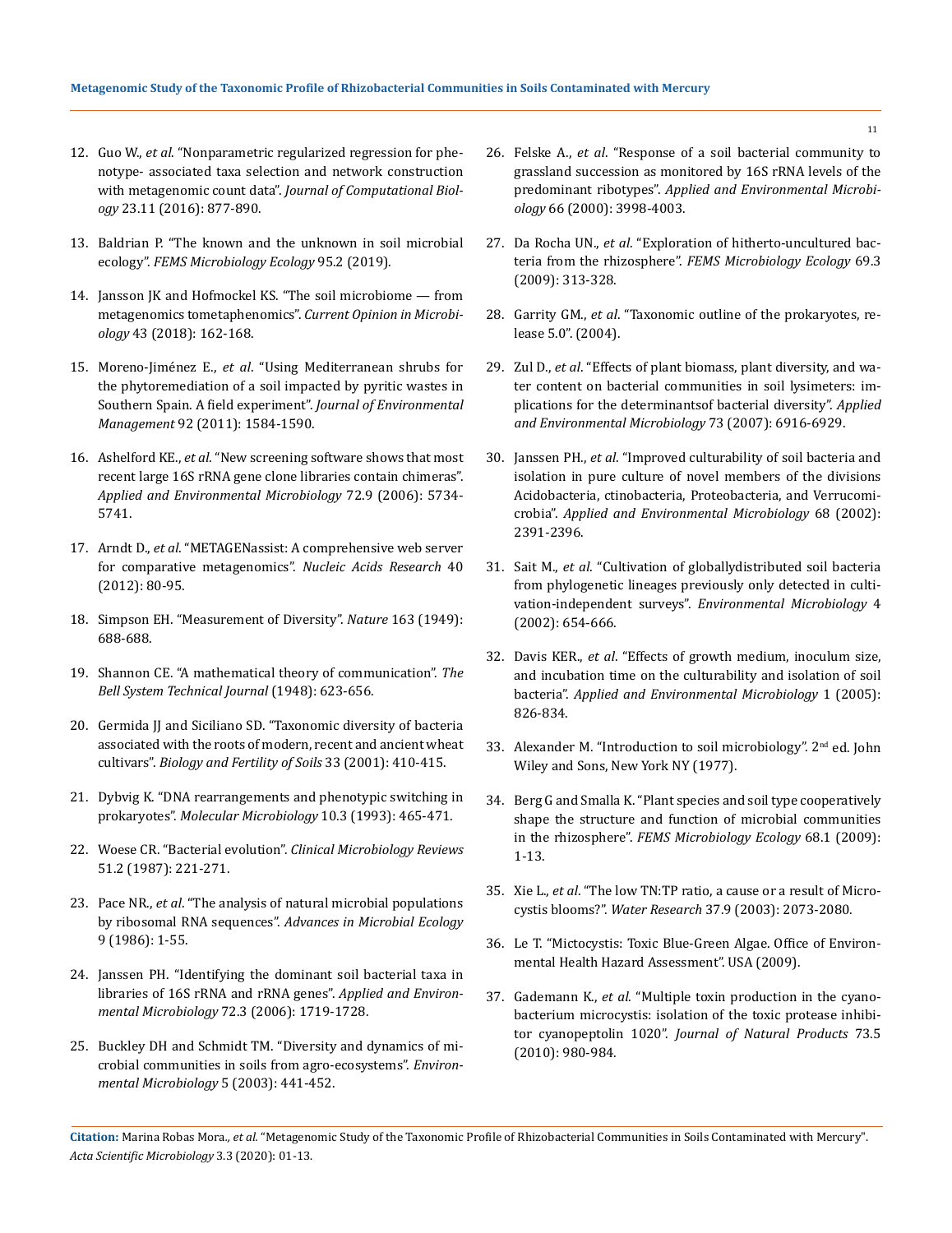- 38. Zelles L., *et al*[. "Discrimination of microbial diversity by fatty](https://link.springer.com/article/10.1007/BF02183059)  [acid profiles of phospholipids and lipopolysaccharides in dif](https://link.springer.com/article/10.1007/BF02183059)ferently cultivated soils". *[Microbial Population Dynamic](https://link.springer.com/article/10.1007/BF02183059) Plant and Soil* [170.1 \(1992\): 115-122.](https://link.springer.com/article/10.1007/BF02183059)
- 39. Singh BK., *et al*[. "Influence of grass species in soil type on rhi](https://www.researchgate.net/publication/284180984_Influence_of_grass_species_and_soil_type_on_rhizosphere_microbial_community_structure_in_grassland_soils)[zosphere microbial community structure in grassland soils".](https://www.researchgate.net/publication/284180984_Influence_of_grass_species_and_soil_type_on_rhizosphere_microbial_community_structure_in_grassland_soils)  *[Applied Soil Ecology](https://www.researchgate.net/publication/284180984_Influence_of_grass_species_and_soil_type_on_rhizosphere_microbial_community_structure_in_grassland_soils)* 36 (2009): 147-155.
- 40. Lau SCK., *et al*[. "Genome sequence of the pink-pigmented](https://www.ncbi.nlm.nih.gov/pmc/articles/PMC4572655/)  [marine bacterium Loktanella hongkongensis type strain](https://www.ncbi.nlm.nih.gov/pmc/articles/PMC4572655/)  [\(UST950701-009PT\), a representative of the Roseobacter](https://www.ncbi.nlm.nih.gov/pmc/articles/PMC4572655/)  group". *[Standards in Genomic Sciences](https://www.ncbi.nlm.nih.gov/pmc/articles/PMC4572655/)* 10 (2015): 51.
- 41. Lauber LC., *et al*[. "The influence of soil properties on the](https://www.sciencedirect.com/science/article/abs/pii/S0038071708001764)  [structure of bacterial and fungal communities across land-use](https://www.sciencedirect.com/science/article/abs/pii/S0038071708001764)  types". *[Soil Biology and Biochemistry](https://www.sciencedirect.com/science/article/abs/pii/S0038071708001764)* 9.40 (2008): 2407-2415.
- 42. Zhang HB., *et al*[. "Bacterial diversity at different depths in](https://www.ncbi.nlm.nih.gov/pubmed/18176528)  [lead-zinc mine tailings as revealed by 16S rRNA gene librar](https://www.ncbi.nlm.nih.gov/pubmed/18176528)ies". *[Journal of Microbiology](https://www.ncbi.nlm.nih.gov/pubmed/18176528)* 45.6 (2007): 479-484.
- 43. Van Elsas JD., *et al*[. "A procedure for the metagenomics explo](https://www.ncbi.nlm.nih.gov/pubmed/18778739)[ration of disease-suppressive soils".](https://www.ncbi.nlm.nih.gov/pubmed/18778739) *Journal of Microbiology Methods* [75.3 \(2008\): 515-522.](https://www.ncbi.nlm.nih.gov/pubmed/18778739)
- 44. Carini P., *et al*[. "Relic DNA is abundant in soil and obscures](https://www.nature.com/articles/nmicrobiol2016242)  [estimates of soil microbial diversity".](https://www.nature.com/articles/nmicrobiol2016242) *Nature Microbiology* 19 [\(2016\):16242.](https://www.nature.com/articles/nmicrobiol2016242)
- 45. Emerson JB., *et al*[. "Schrödinger's microbes: tools for distin](https://microbiomejournal.biomedcentral.com/articles/10.1186/s40168-017-0285-3)[guishing the living from the dead in microbial ecosystems".](https://microbiomejournal.biomedcentral.com/articles/10.1186/s40168-017-0285-3)  *Microbiome* [5 \(2017\): 86.](https://microbiomejournal.biomedcentral.com/articles/10.1186/s40168-017-0285-3)
- 46. [Flemming HC and Wingender J. "The biofilm matrix".](https://www.ncbi.nlm.nih.gov/pubmed/20676145) *Nature [Reviews Microbiology](https://www.ncbi.nlm.nih.gov/pubmed/20676145)* 8 (2010): 623-633.
- 47. [Green ST and Rubin EM. "Metagenomics: DNA sequencing of](https://www.nature.com/articles/nrg1709)  [environmental samples".](https://www.nature.com/articles/nrg1709) *Nature Reviews Genetics* 6 (2005): [805-814.](https://www.nature.com/articles/nrg1709)
- 48. [Falkowski PG and Colomban V. "Shotgun Sequencing in the](https://science.sciencemag.org/content/304/5667/58)  [Sea: A Blast from the Past?".](https://science.sciencemag.org/content/304/5667/58) *Science* 304.5667 (2004): 58-60.
- 49. Robas Mora M., *et al*[. "Effect of the Type of Vitis vinifera Cul](https://www.researchgate.net/publication/324450232_Effect_of_the_Type_of_Vitis_vinifera_Cultivation_in_the_Cenophenoresistome_and_Metabolic_Profiling_CLPP_of_Edaphic_Bacterial_Communities)[tivation in the Cenophenoresistome and Metabolic Profiling](https://www.researchgate.net/publication/324450232_Effect_of_the_Type_of_Vitis_vinifera_Cultivation_in_the_Cenophenoresistome_and_Metabolic_Profiling_CLPP_of_Edaphic_Bacterial_Communities)  [\(CLPP\) of Edaphic Bacterial Communities".](https://www.researchgate.net/publication/324450232_Effect_of_the_Type_of_Vitis_vinifera_Cultivation_in_the_Cenophenoresistome_and_Metabolic_Profiling_CLPP_of_Edaphic_Bacterial_Communities) *Journal of Agricul[ture, Science and Technology](https://www.researchgate.net/publication/324450232_Effect_of_the_Type_of_Vitis_vinifera_Cultivation_in_the_Cenophenoresistome_and_Metabolic_Profiling_CLPP_of_Edaphic_Bacterial_Communities)* 7.8 (2018).
- 50. Haichar FZ., *et al*[. "Plant host habitat and root exudates shape](https://www.nature.com/articles/ismej200880)  [soil bacterial community structure".](https://www.nature.com/articles/ismej200880) *The ISME Journal* 2.12 [\(2008\): 1221-1230.](https://www.nature.com/articles/ismej200880)
- 51. Gause GF. "The struggle for existence.a classic in mathematical biology and ecology". Georgiĭ Frantsevich) 1910-1986 Baltimore, The Williams and Wilkins company (1934).
- 52. [Hardin G. "The competitive exclusion principle".](https://science.sciencemag.org/content/131/3409/1292) *Science*  [131.3409 \(1960\): 1292-1297.](https://science.sciencemag.org/content/131/3409/1292)
- 53. García-Salamanca A., *et al*[. "Bacterial diversity in the rhizo](https://www.ncbi.nlm.nih.gov/pubmed/22883414)[sphere of maize and the surrounding carbonate-rich bulk soil".](https://www.ncbi.nlm.nih.gov/pubmed/22883414)  *[Microbial Biotechnology](https://www.ncbi.nlm.nih.gov/pubmed/22883414)* 6.1 (2013): 36-44.
- 54. Lorenz N., *et al*[. "Response of microbial activity and microbial](https://www.sciencedirect.com/science/article/abs/pii/S0038071705004104)  [community composition in soils to long-term arsenic and cad](https://www.sciencedirect.com/science/article/abs/pii/S0038071705004104)mium exposure". *[Soil Biology and Biochemistry](https://www.sciencedirect.com/science/article/abs/pii/S0038071705004104)* 38.6 (2006): [1430-1437.](https://www.sciencedirect.com/science/article/abs/pii/S0038071705004104)
- 55. Ellis RJ., *et al*[. "Cultivation-dependent and independent ap](https://www.ncbi.nlm.nih.gov/pubmed/12788719)[proaches for determining bacterial diversity in heavy-metal](https://www.ncbi.nlm.nih.gov/pubmed/12788719)contaminated soil". *[Applied and Environmental Microbiology](https://www.ncbi.nlm.nih.gov/pubmed/12788719)* [69 \(2003\): 3223-3230.](https://www.ncbi.nlm.nih.gov/pubmed/12788719)
- 56. [Tenenhaus M. "Component-based structural equation model](https://www.tandfonline.com/doi/abs/10.1080/14783360802159543)ling". *[Total Quality Managementand Business Excellence](https://www.tandfonline.com/doi/abs/10.1080/14783360802159543)* 19.7 [\(2008\): 8.](https://www.tandfonline.com/doi/abs/10.1080/14783360802159543)
- 57. [Hurlbert SH. "The nonconcept of Species Diversity: A Critique](https://esajournals.onlinelibrary.wiley.com/doi/10.2307/1934145)  [and Alternative Parameters".](https://esajournals.onlinelibrary.wiley.com/doi/10.2307/1934145) *Ecology* 52 (1971): 577-586.
- 58. [Rappé MS and Giovannoni SJ. "The uncultured microbial ma](https://www.ncbi.nlm.nih.gov/pubmed/14527284)jority". *[Annual Review of Microbiology](https://www.ncbi.nlm.nih.gov/pubmed/14527284)* 57 (2003): 369-394.
- 59. [Tilman D. "Causes, consequences and ethics of biodiversity".](https://www.nature.com/articles/35012217)  *Nature* [405 \(2000\): 208-211.](https://www.nature.com/articles/35012217)
- 60. [Bardgett RD. "Causes and consequences of biological diversity](https://www.sciencedirect.com/science/article/abs/pii/S0944200604700756)  in soil". *Zoology* [105.4 \(2002\): 367-374.](https://www.sciencedirect.com/science/article/abs/pii/S0944200604700756)
- 61. [Daniel R. "The metagenomics of soil".](https://www.ncbi.nlm.nih.gov/pubmed/15931165) *Nature Review Microbiology* [3 \(2005\): 470-478.](https://www.ncbi.nlm.nih.gov/pubmed/15931165)
- 62. [Lozupone CA and Knight R. "Species divergence and the mea](https://www.ccg.unam.mx/~vinuesa/tlem09/docs/Lozupone_Microbial_diversity_measurement_lecture.pdf)[surement of microbial diversity".](https://www.ccg.unam.mx/~vinuesa/tlem09/docs/Lozupone_Microbial_diversity_measurement_lecture.pdf) *FEMS Microbiology Reviews* [32.4 \(2008\): 557-578.](https://www.ccg.unam.mx/~vinuesa/tlem09/docs/Lozupone_Microbial_diversity_measurement_lecture.pdf)
- 63. [Woese CR and Fox GE. "Evolution Phylogenetic structure of the](https://www.pnas.org/content/74/11/5088)  [prokaryotic domain: The primary kingdoms".](https://www.pnas.org/content/74/11/5088) *Proceedings of [the National Academy of Sciences of the United States of Ameri](https://www.pnas.org/content/74/11/5088)ca* [74.11 \(1977\): 5088-5090.](https://www.pnas.org/content/74/11/5088)
- 64. <http://www.bioinformatics.babraham.ac.uk/projects/fastqc/>